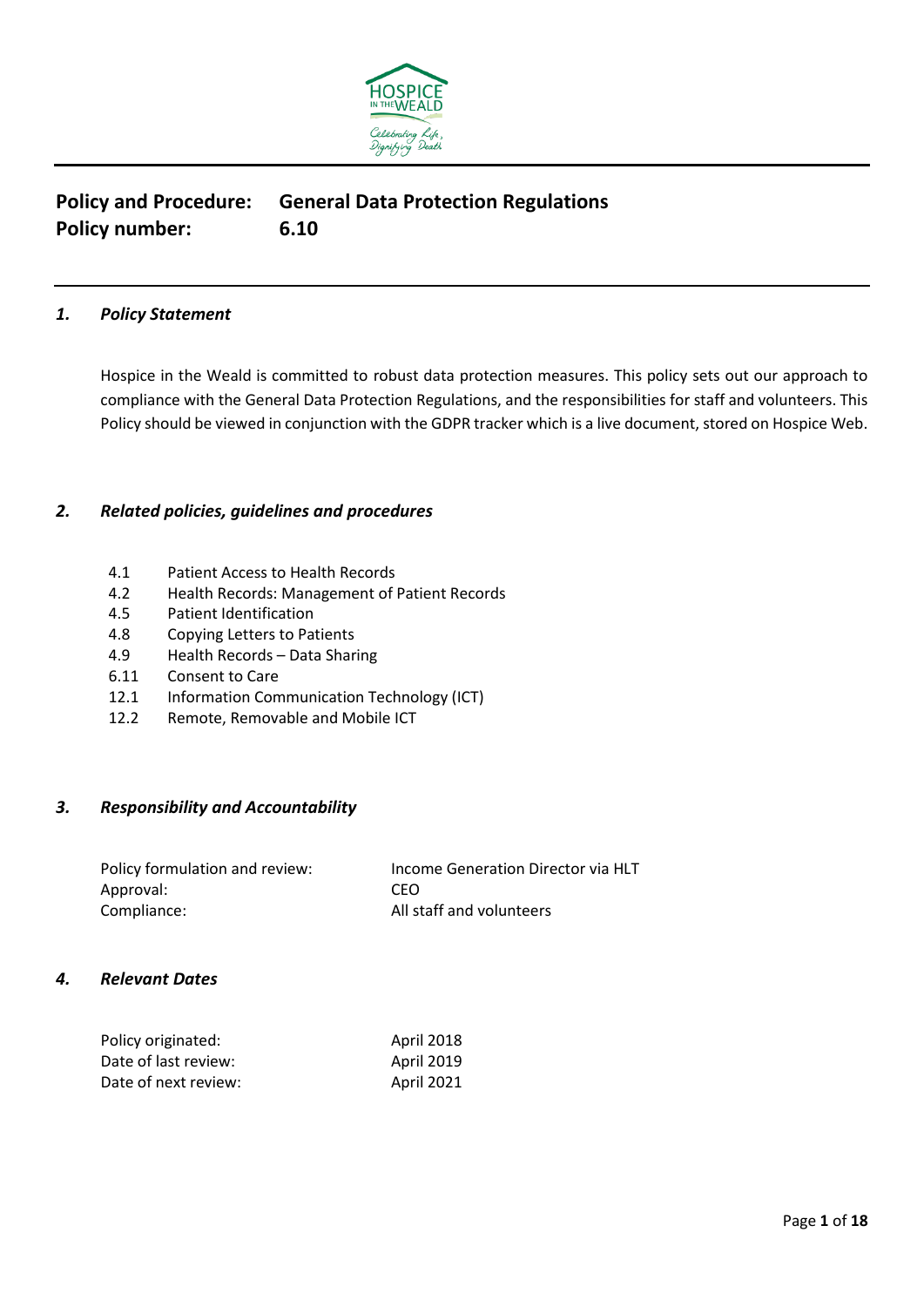

# **CONTENTS**

| Introduction                                                                                            | Page 3  |
|---------------------------------------------------------------------------------------------------------|---------|
| <b>Key Terms</b>                                                                                        | Page 3  |
| 6 Principles of GDPR                                                                                    | Page 4  |
| Lawful basis for processing personal data                                                               | Page 5  |
| Special category data                                                                                   | Page 8  |
| Criminal offence data                                                                                   | Page 8  |
| Choosing the 'right' lawful basis                                                                       | Page 8  |
| The Data Subject's rights                                                                               | Page 9  |
| Contracts                                                                                               | Page 11 |
| Data protection by design and default                                                                   | Page 12 |
| Data protection impact assessments                                                                      | Page 12 |
| Data protection officers                                                                                | Page 13 |
| Codes of conduct and certification                                                                      | Page 13 |
| Security                                                                                                | Page 13 |
| International transfers                                                                                 | Page 14 |
| Personal data breaches                                                                                  | Page 14 |
| Children                                                                                                | Page 14 |
| Appendix 1 - Specific conditions applying to the processing of special category data                    | Page 15 |
| Appendix 2 - summary of the information that should supplied in discharging the<br>Right to be Informed | Page 16 |
| Appendix 3: Consent for Use of Personal and Recorded Material                                           | Page 17 |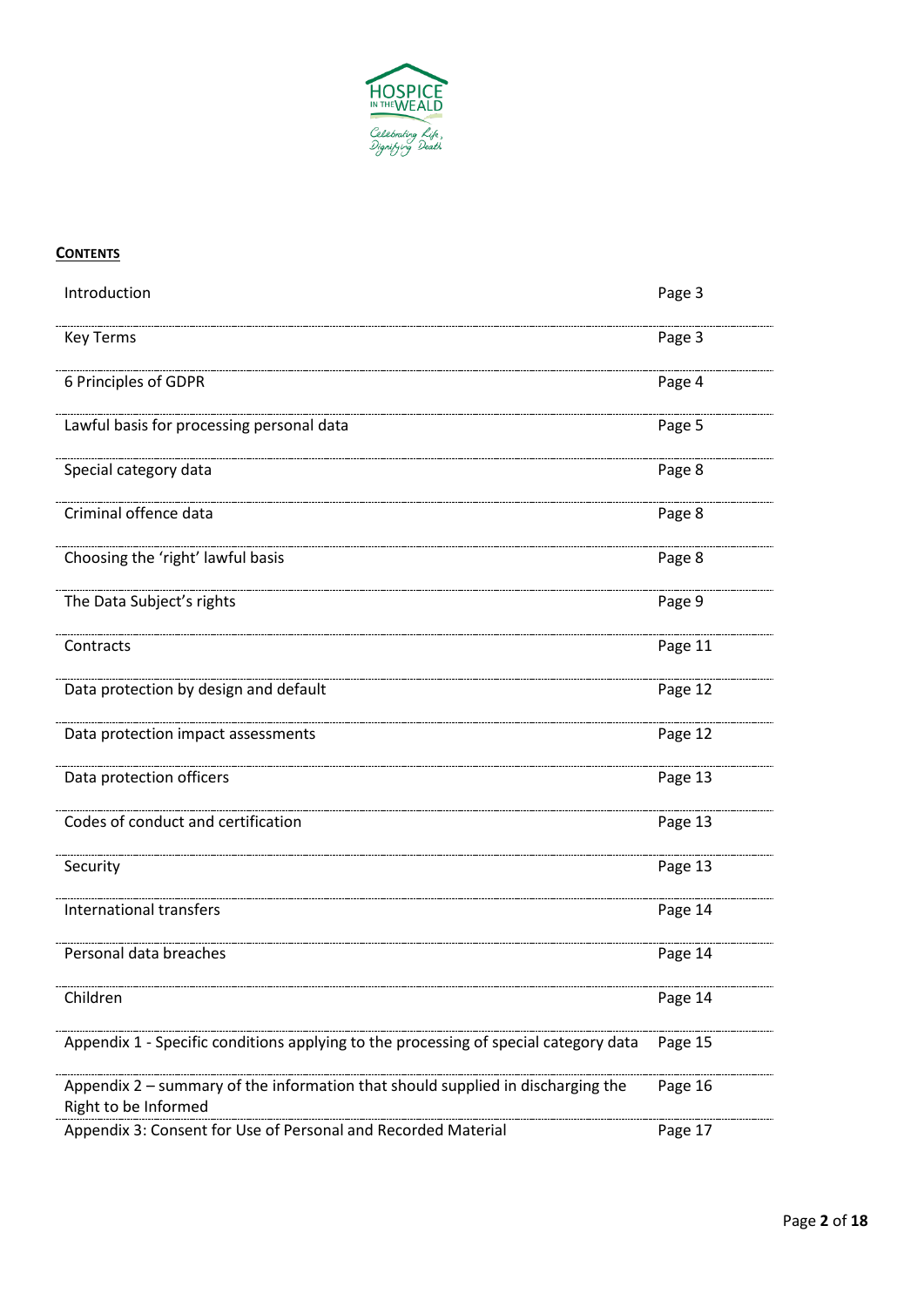

#### **INTRODUCTION**

The General Data Protection Regulations (GDPR) came into force on 25<sup>th</sup> May 2018:

- The new rules will apply to all businesses regardless of size
- GDPR is significantly more demanding than existing rules
- Fines for non-compliance will be up to 20M Euros or 4% of turnover

Whilst the above may all be true the GDPR presents an opportunity to streamline our data handling processes, resulting in:

- Improved service to supporters, customers, patients, families and caregivers
- Reduced costs
- Reduced risks

As part of good data management in line with GDPR, all mailings from Hospice in the Weald should be sent from Raisers Edge to ensure the most accurate information is used, with the exceptions of individual letters relating to clinical or employment matters which may be sent from EMIS or ADP respectively.

#### **KEY TERMS**

In the context of GDPR some words have specific meanings, which may be quite different to the everyday use

| Controller              | A Controller determines the purposes and means of processing personal<br>data - in most instances HitW will be the Controller                                                                                                                                                                                                                                                               |  |
|-------------------------|---------------------------------------------------------------------------------------------------------------------------------------------------------------------------------------------------------------------------------------------------------------------------------------------------------------------------------------------------------------------------------------------|--|
| Processor               | A processor is responsible for processing personal data on behalf of a<br>controller. This occurs when we involve a third party in Processing data.<br>When a third party is involved there must be a contract in place between<br>the Controller and Processor.                                                                                                                            |  |
| Data Subject            | A person to whom personal data belongs to                                                                                                                                                                                                                                                                                                                                                   |  |
| Personal Data           | Any information relating to an identified or identifiable natural person (the<br>'Data Subject')                                                                                                                                                                                                                                                                                            |  |
| Sensitive personal data | Any data consisting of racial or ethnic origin, political opinions, religious or<br>philosophical beliefs, or trade union membership, genetic data, biometric<br>data, data concerning health or data concerning a natural person's sex life<br>or sexual orientation. Sometimes referred to as "special category data".                                                                    |  |
| Processing              | Any operation or set of operations which is performed on personal data,<br>whether or not by automated means, such as collection, recording,<br>organisation, structuring, storage, adaptation or alteration, retrieval,<br>consultation, use, disclosure by transmission, dissemination or otherwise<br>making available, alignment or combination, restriction, erasure or<br>destruction |  |
| Profiling               | Any form of automated processing of personal data                                                                                                                                                                                                                                                                                                                                           |  |
| Pseudonymisation        | The processing of personal data in such a manner that the personal data<br>can no longer be attributed to a specific data subject without the use of<br>additional information. The 'key' to unlocking the pseudonymisation must<br>be kept separately and access controlled via technical and organisational<br>measures.                                                                  |  |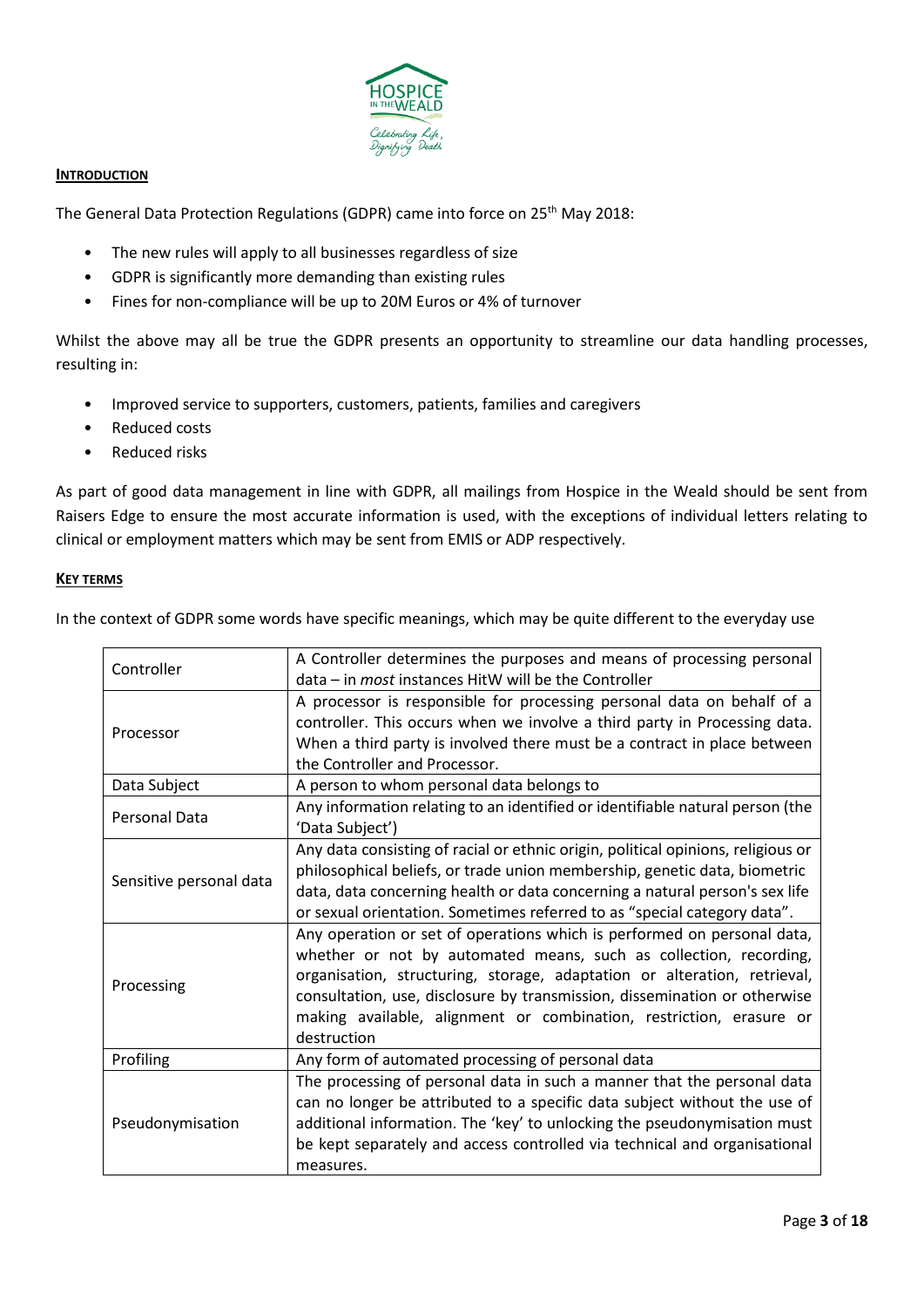

|         | means any freely given, specific, informed and unambiguous indication of |  |
|---------|--------------------------------------------------------------------------|--|
| Consent | the data subject's wishes. Note that the highlighted words have specific |  |
|         | connotations in GDPR, more on this later.                                |  |

#### **SIX PRINCIPLES OF GDPR**

The regulations require that the Controller be responsible for, and be able to demonstrate, compliance with the principles that personal data shall be:

- a) Processed lawfully, fairly and in a transparent manner in relation to individuals;
- b) collected for specified, explicit and legitimate purposes and not further Processed in a manner that is incompatible with those purposes; further processing for archiving purposes in the public interest, scientific or historical research purposes or statistical purposes shall not be considered to be incompatible with the initial purposes;
- c) adequate, relevant and limited to what is necessary in relation to the purposes for which they are processed;
- d) accurate and, where necessary, kept up to date; every reasonable step must be taken to ensure that personal data that are inaccurate, having regard to the purposes for which they are processed, are erased or rectified without delay;
- e) kept in a form which permits identification of data subjects for no longer than is necessary for the purposes for which the personal data are processed; personal data may be stored for longer periods insofar as the personal data will be processed solely for archiving purposes in the public interest, scientific or historical research purposes or statistical purposes subject to implementation of the appropriate technical and organisational measures required by the GDPR in order to safeguard the rights and freedoms of individuals; and
- f) processed in a manner that ensures appropriate security of the personal data, including protection against unauthorised or unlawful processing and against accidental loss, destruction or damage, using appropriate technical or organisational measures."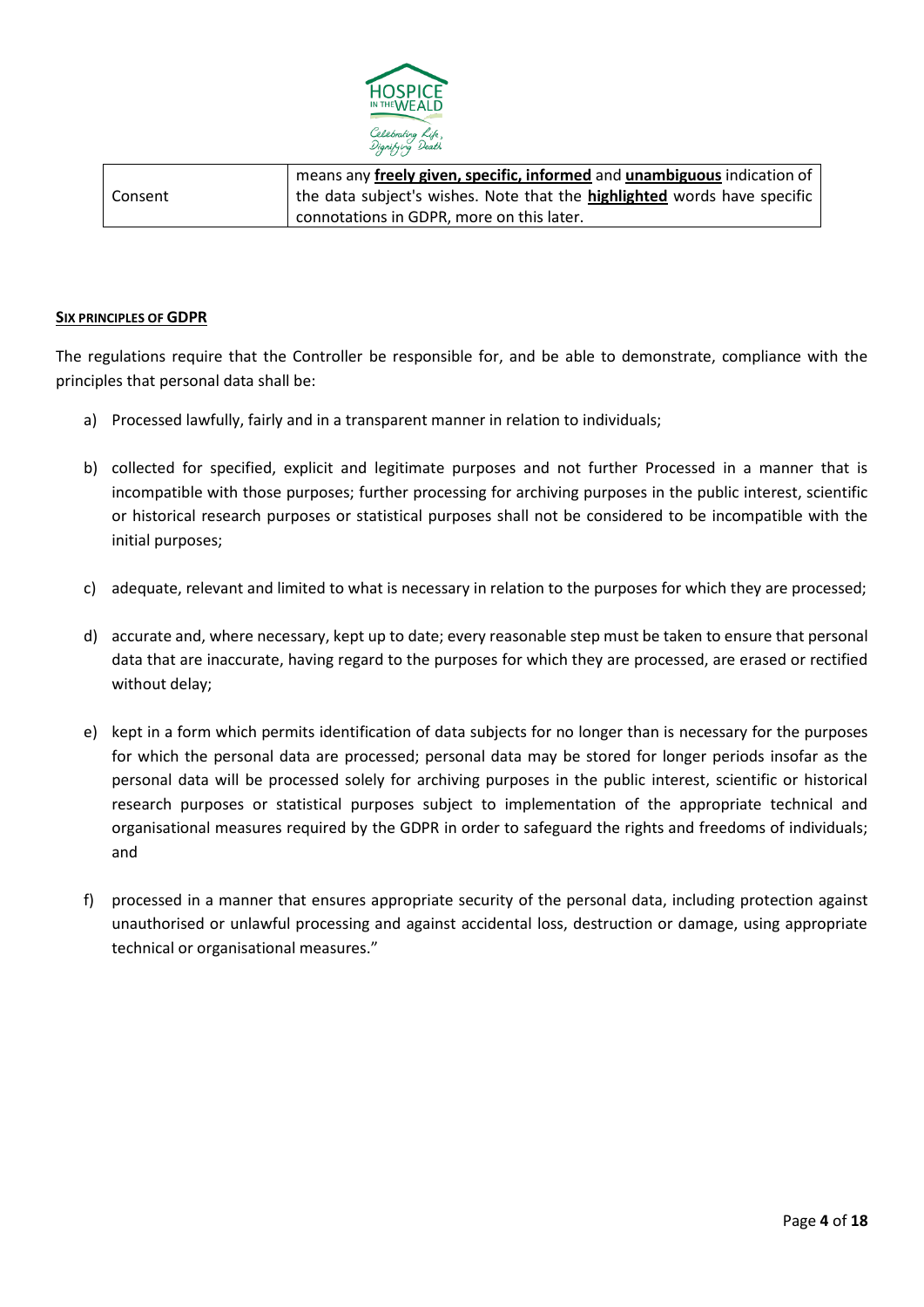

#### **LAWFUL BASIS FOR PROCESSING PERSONAL DATA**

The principles listed above lead to the lawful basis for Processing data. We must have a valid lawful basis in order to process personal data. There are six available lawful bases for processing. No single basis is 'better' or more important than the others – which basis is most appropriate to use will depend on the purpose and relationship with the individual. Most lawful bases require that processing is 'necessary'. If we can reasonably achieve the same purpose without the processing, we don't have a lawful basis.

The lawful basis which we are using to process data must be determined before the processing begins. It is good practice to document the lawful basis being used in relation to specific data processing activities, especially as there is a mandatory requirement to record processing purposes, data sharing and retention practices. The GDPR tracker combines all this information in one place.

#### • **Consent**

Consent means offering individuals real choice and control. Genuine consent should put individuals in charge, build customer trust and engagement, and presents an opportunity to enhance our reputation. The GDPR sets a high standard for consent, but often consent won't be needed. If consent is difficult, look for a different lawful basis.

If Consent is used as a lawful basis the data process owner must ensure that the process for asking for consent is specific, informed and unambiguous so that we can be confident that consent is being freely given. This can be achieved by ensuring that we:

- o don't use pre-ticked boxes or any other type of default consent.
- o use clear, plain language that is easy to understand.
- o specify why we want the data and what we're going to do with it.
- $\circ$  give individual ('granular') options to consent separately to different purposes and types of processing.
- o name our organisation and any third-party controllers who will be relying on the consent.
- o tell individuals they can withdraw their consent.
- o ensure that individuals can refuse to consent without detriment.
- o avoid making consent a precondition of a service.

Explicit consent must be expressly confirmed in words, rather than by any other positive action. There is no set time limit for Consent.

At Hospice in the Weald the most common reason for using Consent as a lawful basis will be when seeking permission for Hospice in the Weald to use personal and recorded material for marketing and communications purposes. Appendix 3 sets out the form for obtaining Consent for this purpose. Scans of completed forms should be saved to EMIS and the Fundraising database.

• **Contract**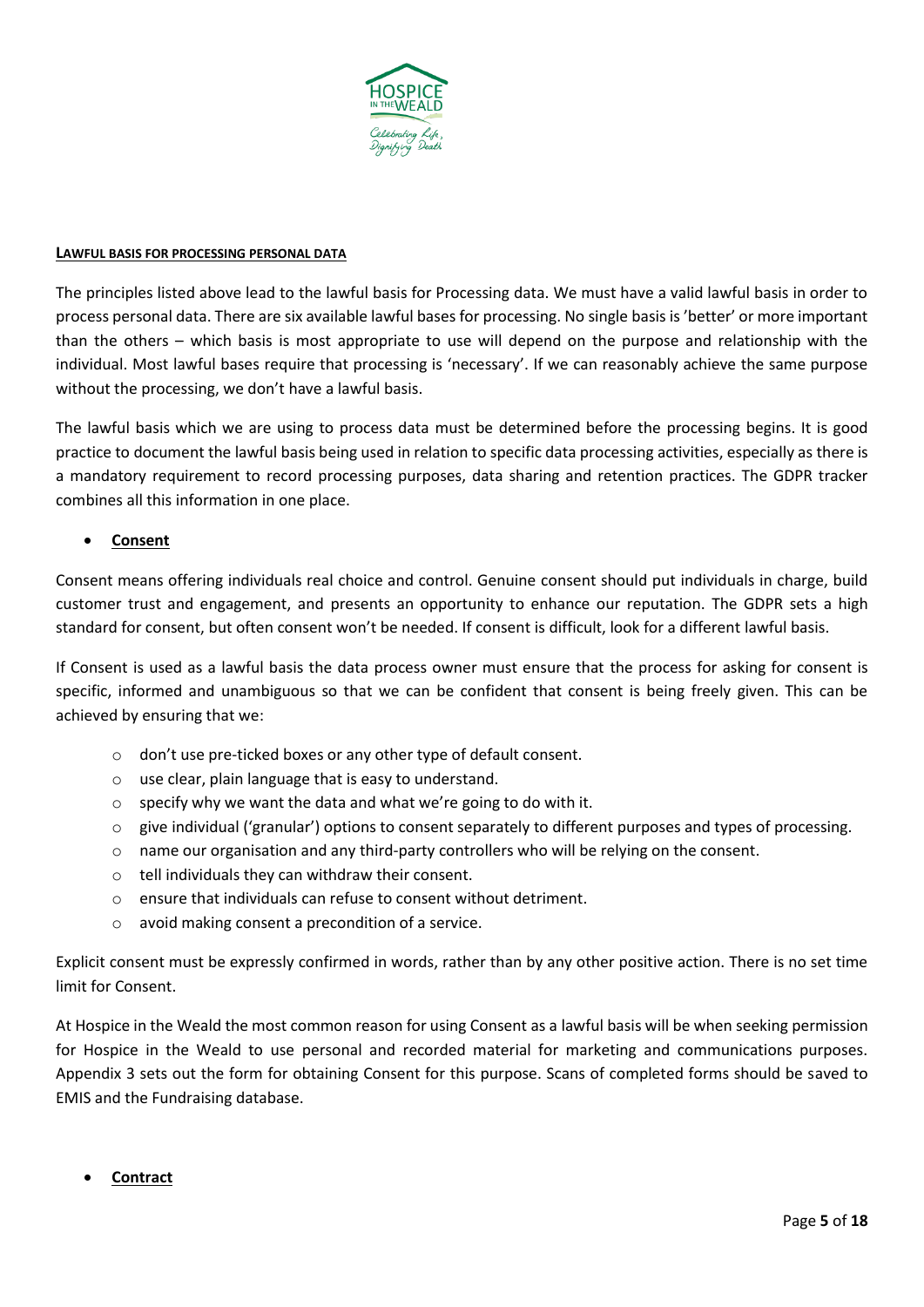

This lawful basis can be used when we need to process someone's personal data:

- o to fulfil a contractual obligation to them; or
- $\circ$  because they have asked us to do something before entering into a contract (e.g. apply for a job).

The lawful basis for processing necessary for contracts is almost identical to the old condition for processing under the Data Protection Act 1998

# • **Legal obligation**

Rely on this lawful basis when it is necessary to process personal data to comply with a common law or statutory obligation. This does not apply to contractual obligations. For example: as an employer HitW needs to process personal data to comply with its legal obligation to disclose employee salary details to HMRC. The lawful basis for processing necessary for legal obligation is almost identical to the old condition for processing under the Data Protection Act 1998

#### • **Vital interests**

Rely on vital interests as a lawful basis when it is necessary to process personal data to protect someone's life. The lawful basis for vital interests is very similar to the old condition for processing in the 1998 Act. One key difference is that anyone's vital interests can now provide a basis for processing, not just those of the data subject themselves.

When 'vital interests' is used as a lawful basis there will generally be an immediate threat to life, for medical care that is planned in advance another lawful basis such as public task or legitimate interests is likely to be more appropriate.

In most cases the protection of vital interests is likely to arise in the context of health data. This is one of the special categories of data, which means it will also be necessary to identify a condition for processing special category data.

#### • **Public Task**

Rely on this lawful basis when it is necessary to process personal data in order to perform a task in the public interest or to carry out official functions, and the task or function has a clear basis in law. The GDPR is clear that public authorities can no longer rely on legitimate interests for processing carried out in performance of their tasks. For this reason, it is likely that the NHS will use 'Public Task' as the lawful basis for many data processing activities. HitW is not a public authority.

In this guide the term 'public task' is used to help describe and label this lawful basis. However, this is not a term used in the GDPR itself. When determining whether to use this lawful basis the focus should be on demonstrating either that we are carrying out a task in the public interest, or that we are exercising official authority.

#### • **Legitimate interests**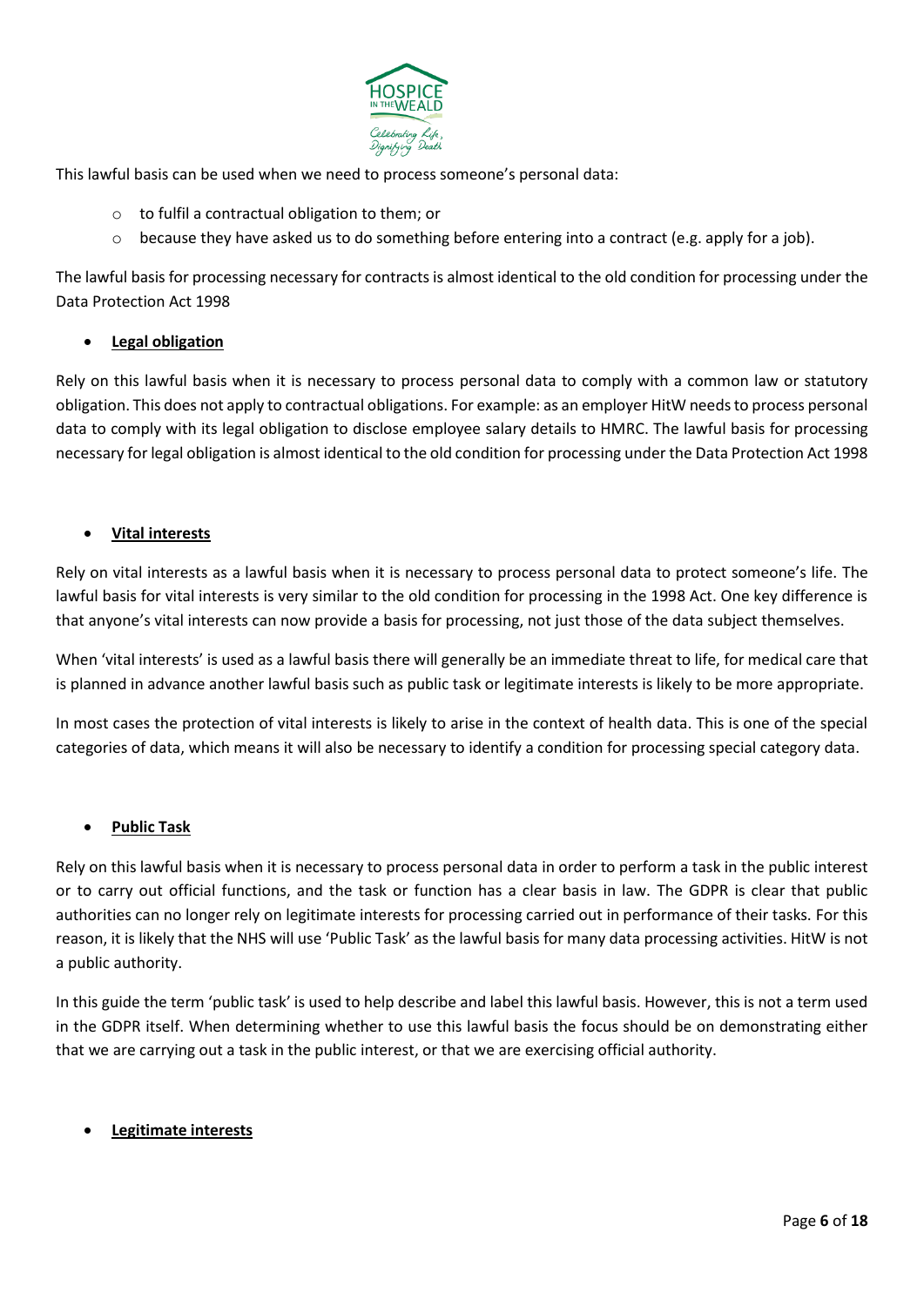

Legitimate interests is the most flexible lawful basis for processing, but it must not be assumed it will always be the most appropriate. It is likely to be most appropriate when people's data is being used in ways they would reasonably expect, and which have a minimal privacy impact, or where there is a compelling justification for the processing.

To rely on legitimate interests, we must be able to demonstrate that we are taking on extra responsibility for considering and protecting people's rights and interests. The legitimate interests can be our own interests or the interests of third parties. They can include commercial interests, individual interests or broader societal benefits. Our interests must be balanced against the individual's. If they would not reasonably expect the processing, or if it would cause unjustified harm, their interests are likely to override our legitimate interests.

The GDPR specifically mentions use of client or employee data, marketing, fraud prevention, intra-group transfers, or IT security as potential legitimate interests, but this is not an exhaustive list. We can rely on legitimate interests for marketing activities if we can show that the use of people's data is proportionate, has a minimal privacy impact, and people would not be surprised or likely to object. Use of email address or mobile telephone number will require **specific opt-in consent** as part of the Privacy and Electronic Communications Regulations.

When relying on legitimate interests, consider the points listed below. If you think that the legitimate interests may be contested then consider recording this in a separate document and linking it to the GDPR Tracker.

First, identify the legitimate interest(s):

- Why do you want to process the data what are you trying to achieve?
- Who benefits from the processing? In what way?
- Are there any wider public benefits to the processing?
- How important are those benefits?
- What would the impact be if you couldn't go ahead?
- Would your use of the data be unethical or unlawful in any way?

Second, apply the necessity test. Consider:

- Does this processing actually help to further that interest?
- Is it a reasonable way to go about it?
- Is there another less intrusive way to achieve the same result?

Third, do a balancing test. Consider the impact of your processing and whether this overrides the interest you have identified. You might find it helpful to think about the following:

- What is the nature of your relationship with the individual?
- Is any of the data particularly sensitive or private?
- Would people expect you to use their data in this way?
- Are you happy to explain it to them?
- Are some people likely to object or find it intrusive?
- What is the possible impact on the individual?
- How big an impact might it have on them?
- Are you processing children's data?
- Are any of the individuals vulnerable in any other way?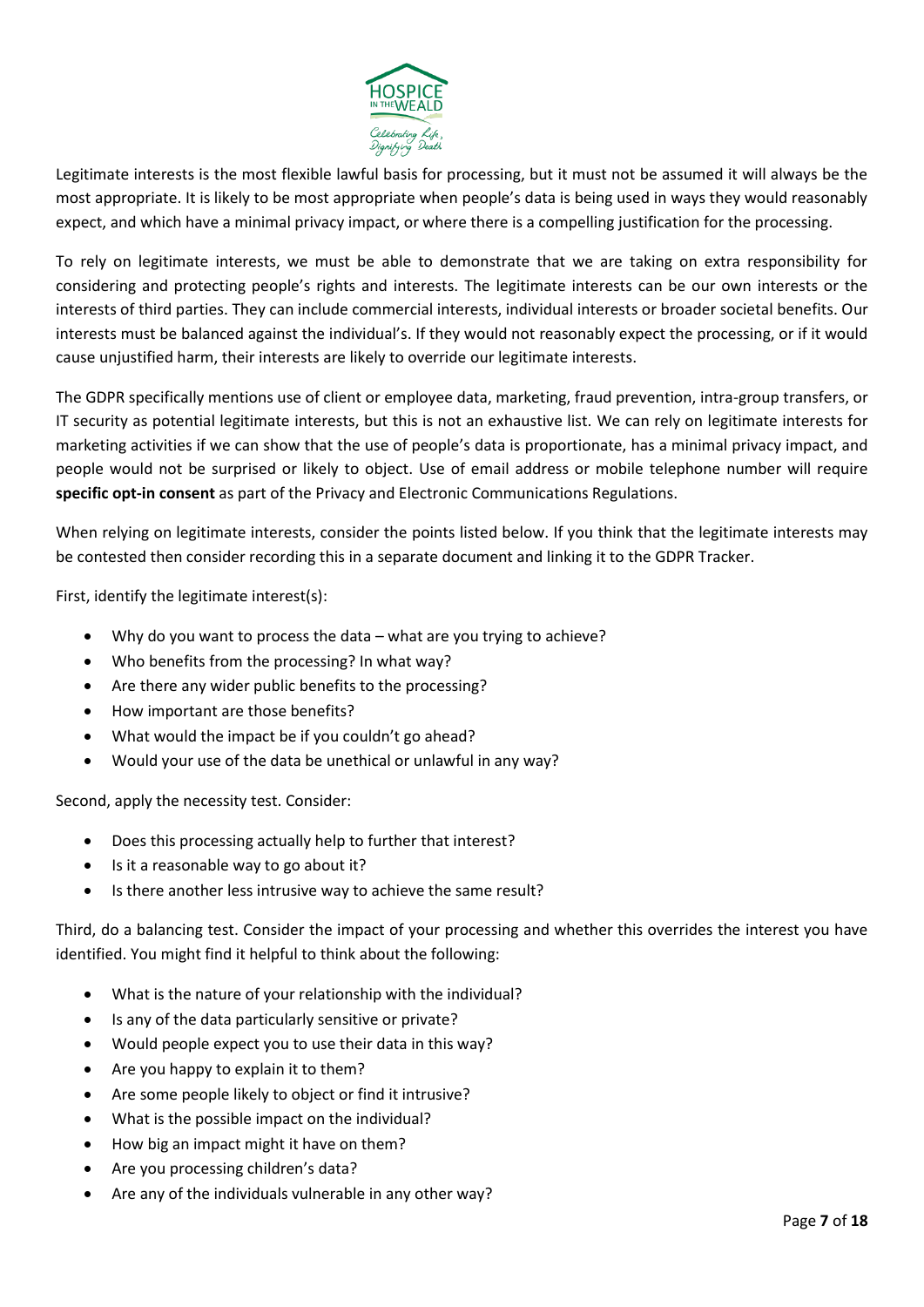

- Can you adopt any safeguards to minimise the impact?
- Can you offer an opt-out?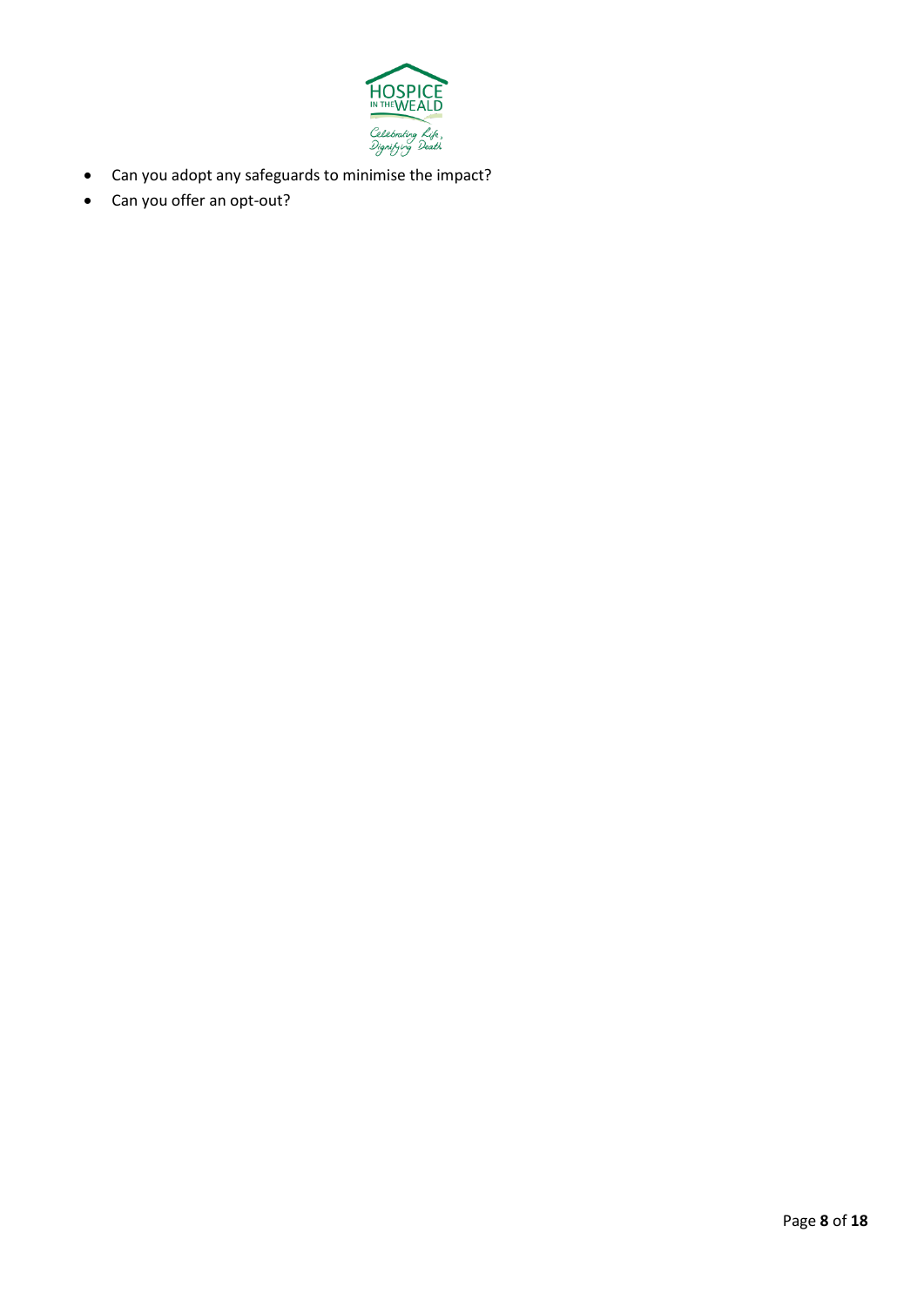

#### **SPECIAL CATEGORY DATA**

Special category data includes, but is not limited to:

- race;
- ethnic origin;
- politics;
- religion;
- trade union membership;
- genetics;
- biometrics (where used for ID purposes);
- health;
- sex life; or
- sexual orientation.

In particular, this type of data could create more significant risks to a person's fundamental rights and freedoms. For example, by putting them at risk of unlawful discrimination. Specific conditions apply to the processing of special category data, these are set out in Appendix 1.

#### **CRIMINAL OFFENCE DATA**

To process personal data about criminal convictions or offences requires having both a lawful basis and either legal authority or official authority for the processing. This means either processing the data in an official capacity or having specific legal authorisation. This is covered under the Data Protection Bill, not the GDPR.

#### **CHOOSING THE 'RIGHT' LAWFUL BASIS**

When data processing occurs for purposes other than legal obligation, contract, vital interests or public task, then the appropriate lawful basis may not be so clear cut. In many cases there is likely to be a choice between using legitimate interests or consent. To determine which is the 'right' lawful basis to use consideration should be given to the wider context, including:

- Who does the processing benefit?
- Would individuals expect this processing to take place?
- What is our relationship with the individual?
- Could it be considered that we are we in a position of power over them?
- What is the impact of the processing on the individual?
- Are they vulnerable?
- Are some of the individuals concerned likely to object?
- Are we able to stop the processing at any time on request?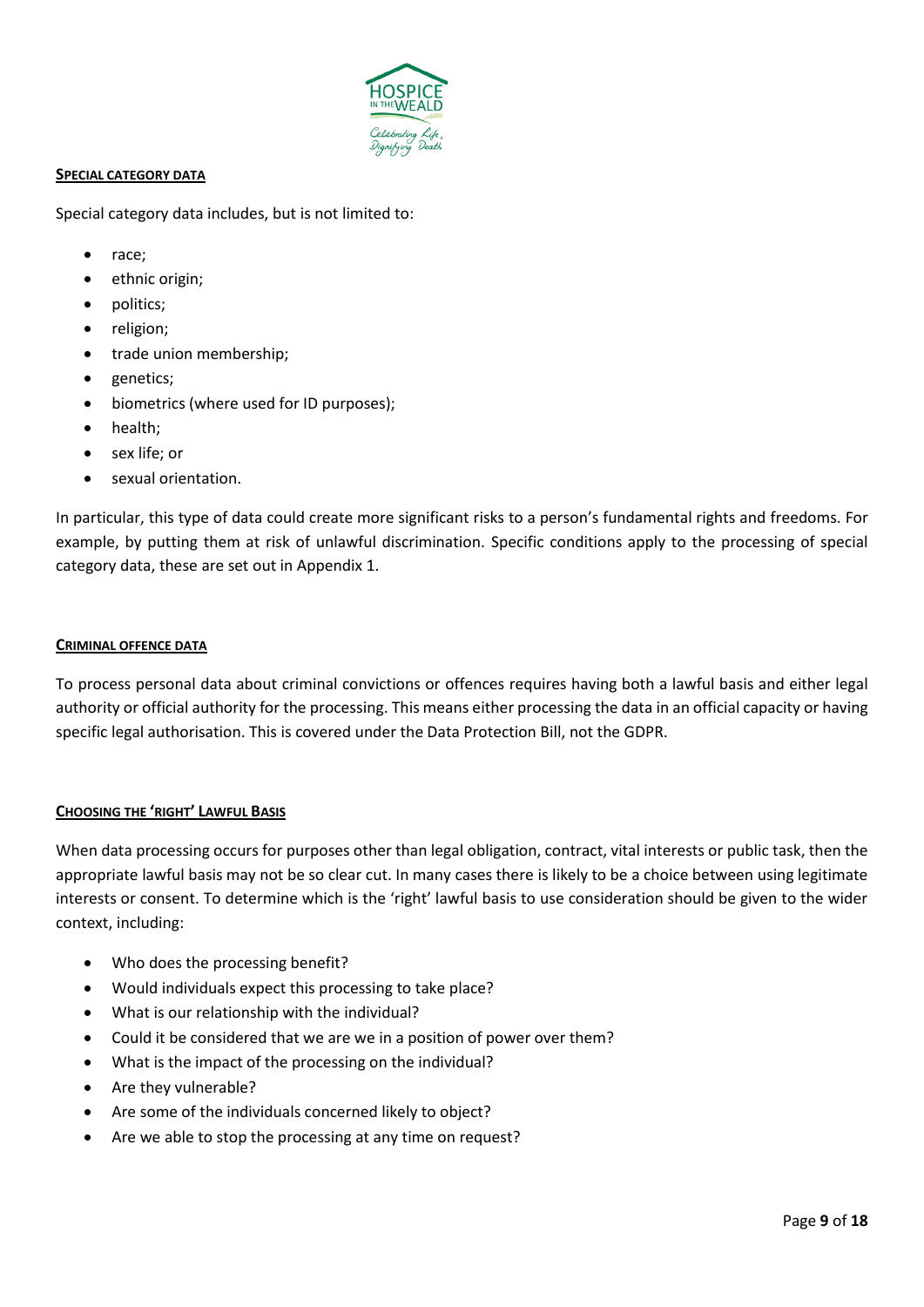

Using legitimate interests as a lawful basis allows us to keep control over the processing but means that we must take responsibility for demonstrating that it is in line with people's reasonable expectations and wouldn't have an unwarranted impact on them. On the other hand, using Consent gives individuals full control over and responsibility for their data (including the ability to change their mind as to whether it can continue to be processed).

#### **THE DATA SUBJECT'S RIGHTS**

# • **Right to be informed**

The right to be informed encompasses obligations to provide 'fair processing information', typically through a privacy notice. The information supplied about the processing of personal data must be:

- o concise, transparent, intelligible and easily accessible;
- o written in clear and plain language, particularly if addressed to a child; and free of charge.

Appendix 2 summarises the information that should supply to individuals and at what stage.

#### • **Right of access**

Under the GDPR, individuals will have the right to obtain:

- o confirmation that their data is being processed;
- o access to their personal data; and
- o other supplementary information

#### • **Right to rectification**

Individuals are entitled to have personal data rectified if it is inaccurate or incomplete. In instances where data has been disclosed to third parties we will be required to contact each third party and inform them of the rectification unless this proves impossible or involves disproportionate effort. Individuals are entitled to know which third parties their data has been disclosed to.

#### • **Right to erasure**

The right to erasure is also known as 'the right to be forgotten'. The broad principle underpinning this right is to enable an individual to request the deletion or removal of personal data where there is no compelling reason for its continued processing.

The right to erasure does not provide an absolute 'right to be forgotten'. Individuals have a right to have personal data erased and to prevent processing in specific circumstances: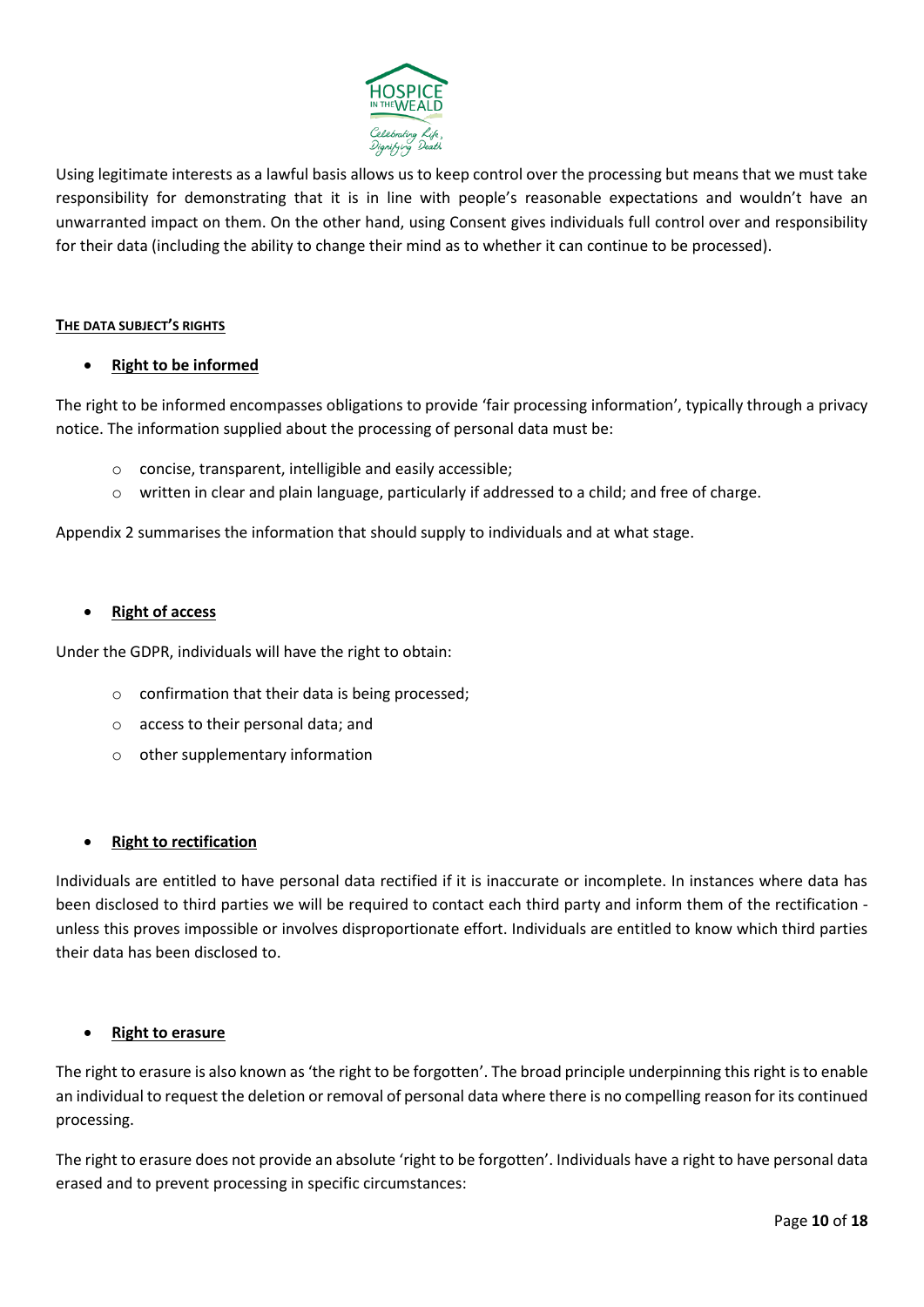

- o Where the personal data is no longer necessary in relation to the purpose for which it was originally collected/processed.
- o When the individual withdraws consent.
- o When the individual objects to the processing and there is no overriding legitimate interest for continuing the processing.
- o The personal data was unlawfully processed (i.e. otherwise in breach of the GDPR).
- $\circ$  The personal data has to be erased in order to comply with a legal obligation.
- $\circ$  The personal data is processed in relation to the offer of information society services to a child.

There are some specific circumstances where the right to erasure does not apply. Aa request for erasure may be denied if the following circumstances apply:

- o to exercise the right of freedom of expression and information;
- $\circ$  to comply with a legal obligation for the performance of a public interest task or exercise of official authority.
- o for public health purposes in the public interest;
- o archiving purposes in the public interest, scientific research historical research or statistical purposes; or
- o the exercise or defence of legal claims.

# • **Right to restrict processing**

Individuals can request a restriction on the processing of their personal data in the following circumstances:

- o When an individual contests the accuracy of data that we hold about them.
- o Where an individual has objected to the processing and we are considering whether our organisation's legitimate grounds override those of the individual.
- o When processing is unlawful, and the individual opposes erasure and requests restriction instead.
- $\circ$  If HitW no longer needs the personal data but the individual requires the data to establish, exercise or defend a legal claim.

#### • **Right to data portability**

The right to data portability only applies:

- o to personal data an individual has provided to a controller;
- $\circ$  where the processing is based on the individual's consent or for the performance of a contract; and
- o when processing is carried out by automated means.

It enables consumers to take advantage of applications and services which can use this data to find them a better deal or help them understand their spending habits.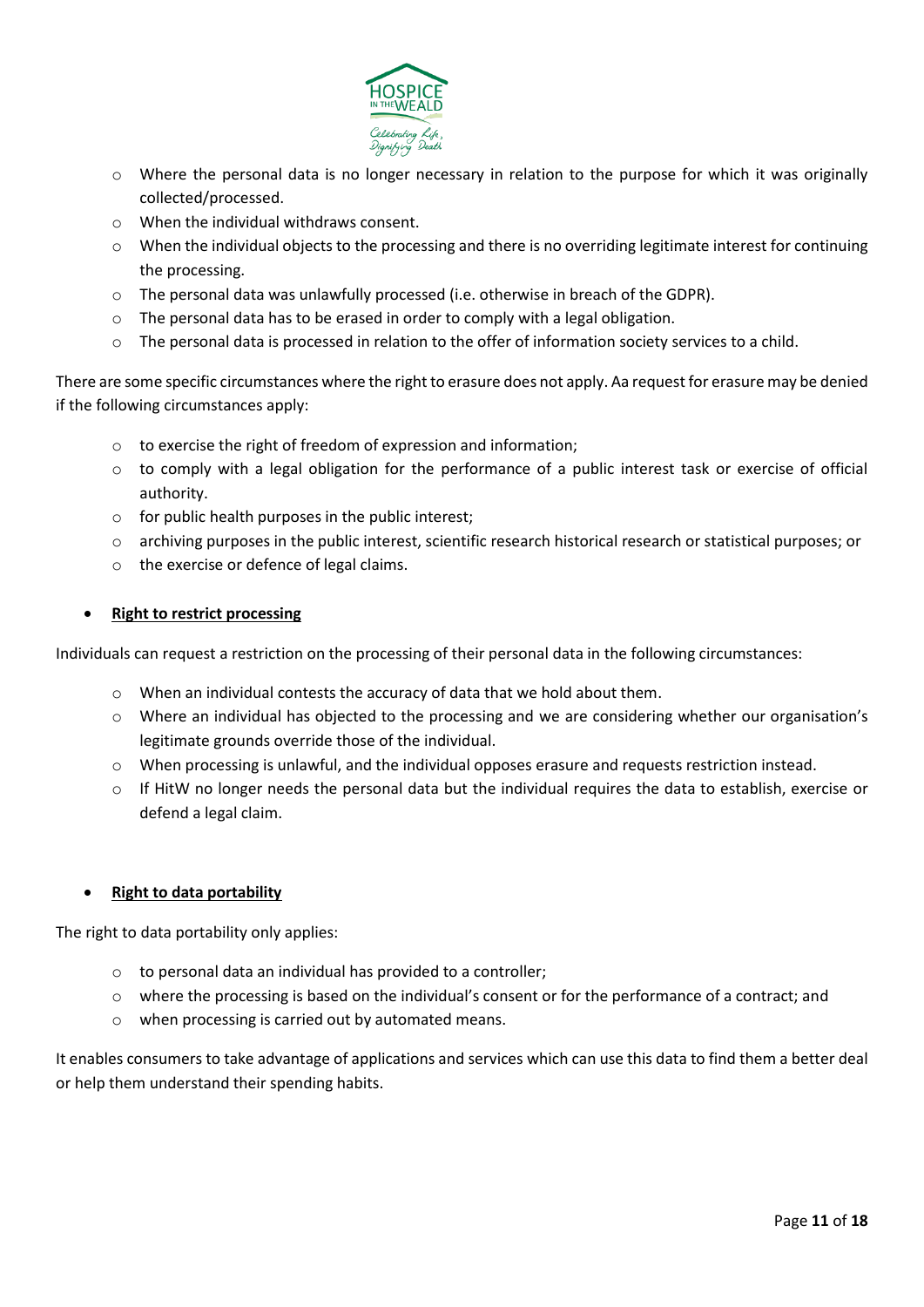

# • **Right to object**

Individuals have the right to object to:

- o processing based on legitimate interests
- o direct marketing (including profiling); and
- o processing for purposes of scientific/historical research and statistics.

When individuals object we must stop processing their personal data.

# • **Rights related to automated decision making including profiling**

For something to be solely automated there must be no human involvement in the decision-making process. The restriction set by this Right only covers solely automated individual decision-making that produces legal or similarly significant effects. These types of effect are not defined in the GDPR, but the decision must have a serious negative impact on an individual to be caught by this provision.

A legal effect is something that adversely affects someone's legal rights. Similarly, significant effects are more difficult to define but would include, for example, automatic refusal of an online credit application, and e-recruiting practices without human intervention.

HitW does not carry out any solely automated decision making.

#### **CONTRACTS**

Whenever a Controller uses a Processor it needs to have a written contract in place. These contracts must include certain details and specific terms, as a minimum. These terms are designed to ensure that Processing carried out by a Processor meets all the requirements of the GDPR (not just those related to keeping personal data secure).

The GDPR allows for standard contractual clauses from the EU Commission or a supervisory authority (such as the ICO) to be used in contracts between controllers and processors - though none have been drafted so far(!).

The most practical way of ensuring an appropriate contract is in place when working with a Processor is to ask the Processor to confirm in writing that their work is compliant with the GDPR. The person from HitW who is signing the contract should then check that the following terms are included:

Our contracts must include the following compulsory details:

- the subject matter and duration of the processing;
- the nature and purpose of the processing;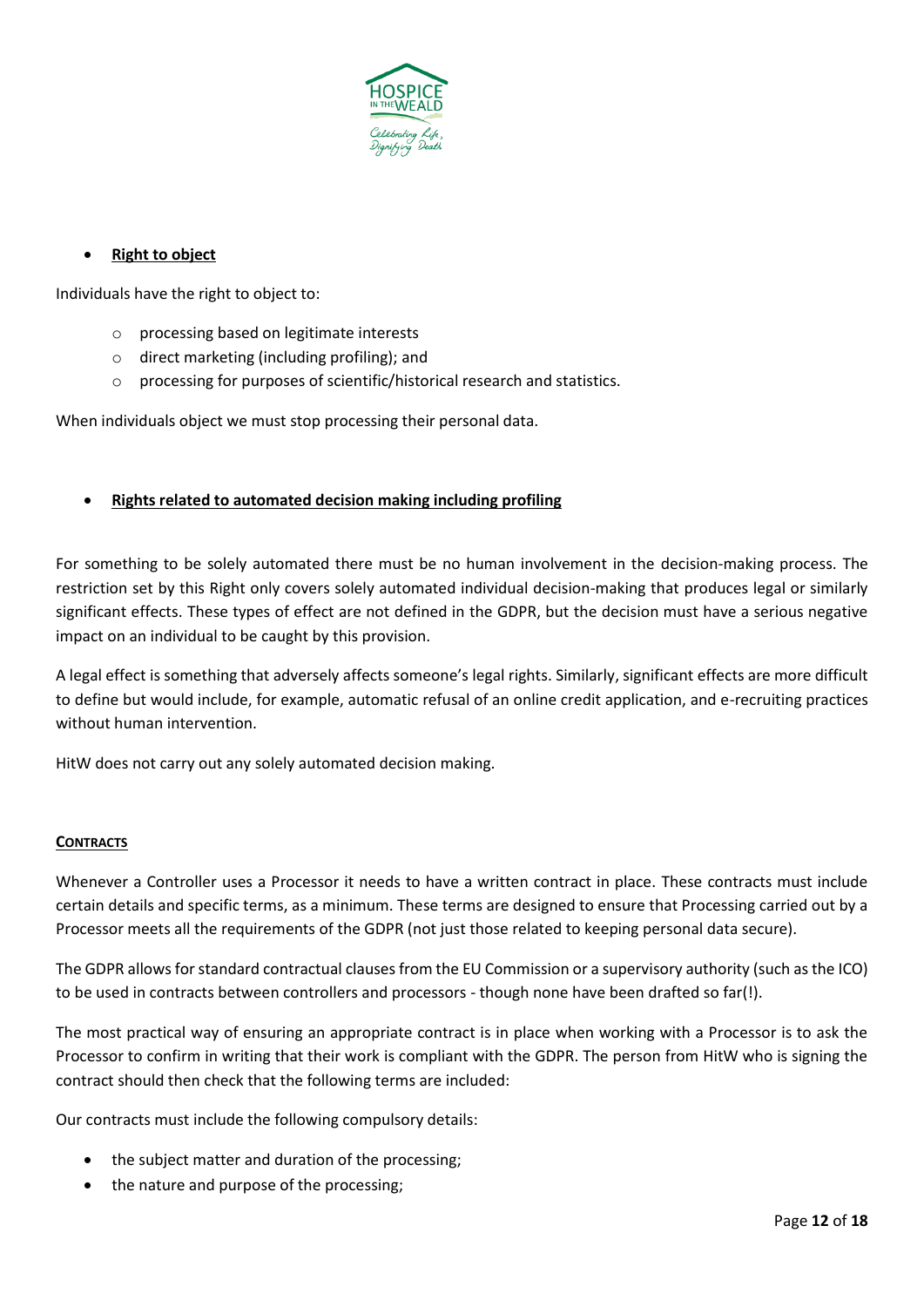

- the type of personal data and categories of data subject; and
- the obligations and rights of the controller.

Our contracts must include the following compulsory terms:

- the processor must only act on the written instructions of the controller (unless required by law to act without such instructions);
- the processor must ensure that people processing the data are subject to a duty of confidence;
- the processor must take appropriate measures to ensure the security of processing;
- the processor must only engage a sub-processor with the prior consent of the data controller and a written contract;
- the processor must assist the data controller in providing subject access and allowing data subjects to exercise their rights under the GDPR;
- the processor must assist the data controller in meeting its GDPR obligations in relation to the security of processing, the notification of personal data breaches and data protection impact assessments;
- the processor must delete or return all personal data to the controller as requested at the end of the contract; and
- the processor must submit to audits and inspections, provide the controller with whatever information it needs to ensure that they are both meeting their Article 28 obligations, and tell the controller immediately if it is asked to do something infringing the GDPR or other data protection law of the EU or a member state.

#### **DATA PROTECTION BY DESIGN AND DEFAULT**

Measures could include:

- data minimisation;
- pseudonymisation;
- transparency;
- allowing individuals to monitor processing; and
- creating and improving security features on an ongoing basis.

#### **DATA PROTECTION IMPACT ASSESSMENTS**

Data protection impact assessments (DPIA) are a tool which can help identify the most effective way to comply with data protection obligations and meet individuals' expectations of privacy. At HitW the most likely scenario when a DPIA would be required would be as part of a project, or some other significant undertaking, which included making significant changes to data Processing e.g. implementing a new patient records system. A DPIA must be undertaken when:

- using new technologies; and
- the processing is likely to result in a high risk to the rights and freedoms of individuals.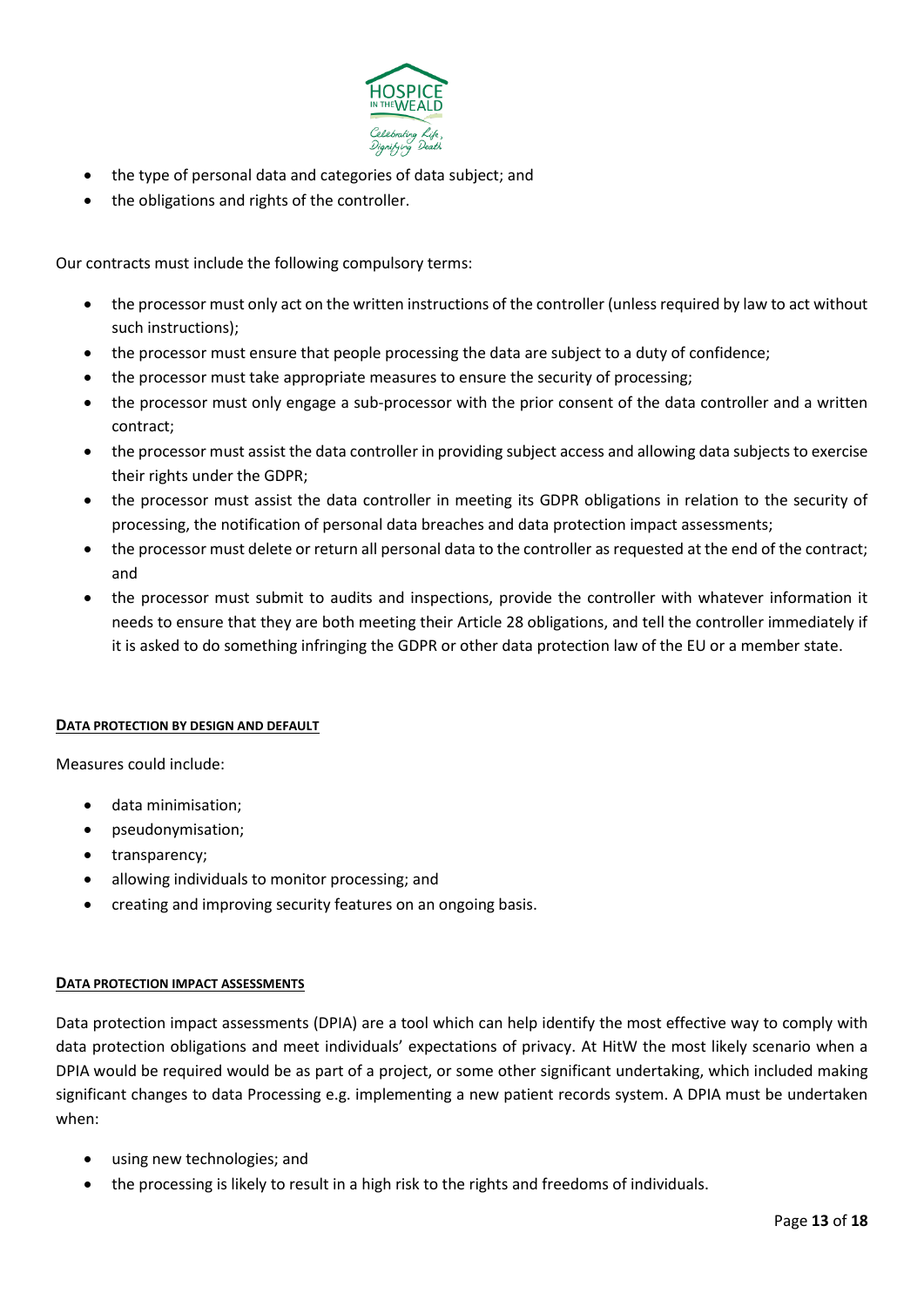

Processing that is likely to result in a high risk includes (but is not limited to):

- systematic and extensive processing activities, including profiling and where decisions that have legal effects – or similarly significant effects – on individuals.
- large scale processing of special categories of data or personal data relation to criminal convictions or offences.
- This includes processing a considerable amount of personal data at regional, national or supranational level; that affects a large number of individuals; and involves a high risk to rights and freedoms e.g. based on the sensitivity of the processing activity.
- large scale, systematic monitoring of public areas (CCTV).

#### **DATA PROTECTION OFFICERS**

The GDPR makes it a requirement that organisations appoint a data protection officer (DPO) in some circumstances. A DPO must be appointed when an organisation:

- is a public authority (except for courts acting in their judicial capacity);
- carries out large scale systematic monitoring of individuals (for example, online behaviour tracking); or
- carries out large scale processing of special categories of data or data relating to criminal convictions and offences.

The guidance is not clear on whether HitW would be required to appoint a DPO, however we have decided to incorporate the function of DPO into the Head of Communications job description. The Head of Communications will:

- Inform and advise HLT about our obligations to comply with the GDPR and other data protection laws.
- Monitor compliance with the GDPR and other data protection laws, including managing internal data protection activities; advise on data protection impact assessments; train staff, and conduct internal audits.
- Be the first point of contact for supervisory authorities and for all external individuals whose data is processed (supporters, customers etc).

#### **CODES OF CONDUCT AND CERTIFICATION**

Signing up to a code of conduct or certification scheme is not obligatory, but it is recommended.

There is a low level of awareness of the new Fundraising Regulator amongst the general public and for this reason we will not, at the present moment, register with the Fundraising Regulator.

The NHS has yet to publish Information Governance guidance relating to GDPR. Although we are not part of the NHS we will reflect their guidance in our approach, where relevant.

#### **SECURITY**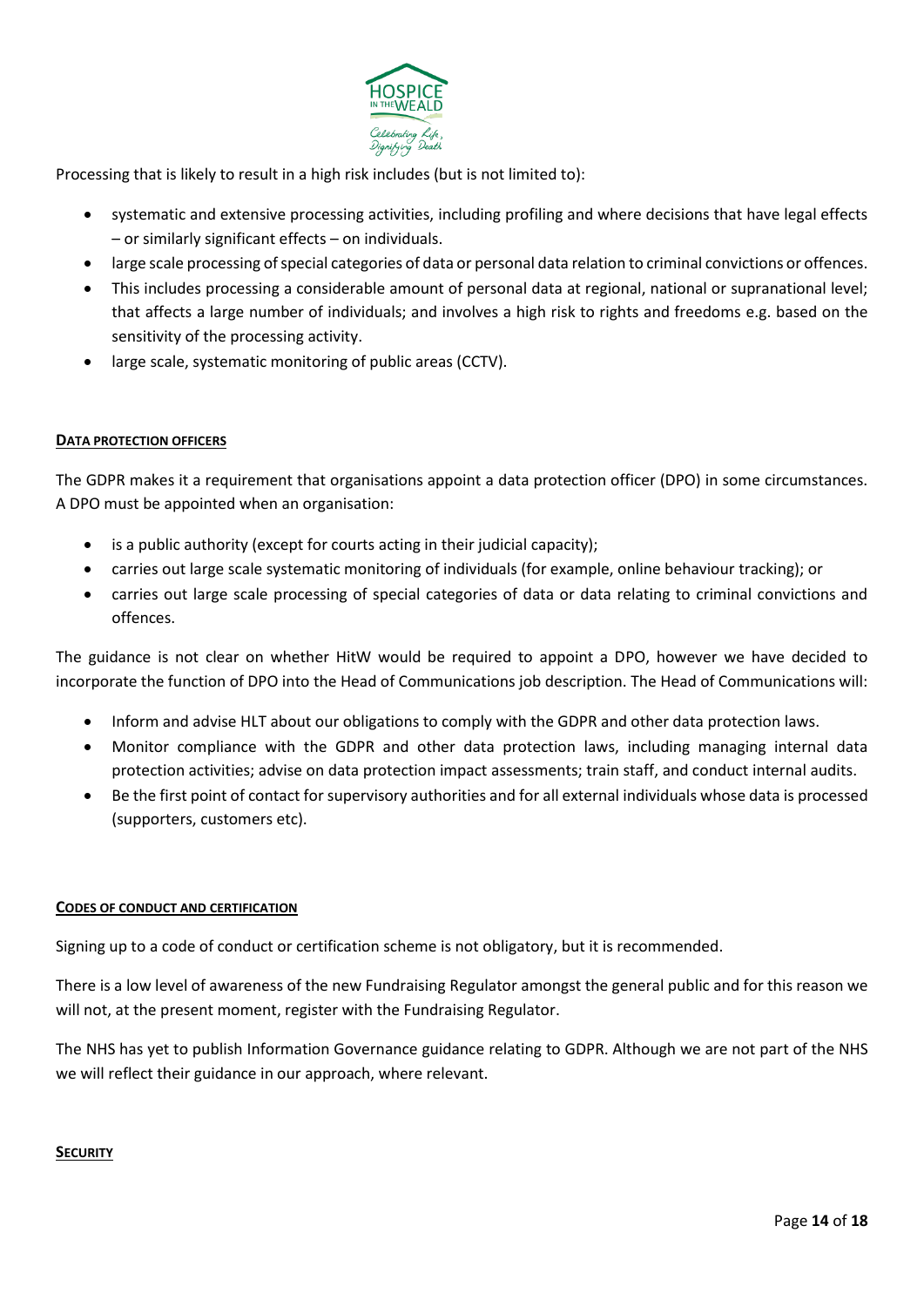

The GDPR requires personal data to be processed in a manner that ensures its security. This includes protection against unauthorised or unlawful processing and against accidental loss, destruction or damage. It requires that appropriate technical or organisational measures are used. The GDPR Tracker include a section on data security.

#### **INTERNATIONAL TRANSFERS**

The GDPR imposes restrictions on the transfer of personal data outside the European Union, to third countries or international organisations. These restrictions are in place to ensure that the level of protection of individuals afforded by the GDPR is not undermined.

#### **PERSONAL DATA BREACHES**

The GDPR introduces a duty to report certain types of personal data breach to the relevant supervisory authority. This must be done within 72 hours of becoming aware of the breach, where feasible. If the breach is likely to result in a high risk of adversely affecting individuals' rights and freedoms, those individuals most also be informed without undue delay.

Internal monitoring/auditing will be required to ensure we have robust breach detection, investigation and reporting procedures in place. This will facilitate decision-making about whether or not we need to notify the relevant supervisory authority and the affected individuals.

A record must be kept of any personal data breaches, regardless of whether we are required to notify.

#### **CHILDREN**

The GDPR states that, if Consent is the lawful basis being used to process a child's personal data, a child under the age of 16 can't give that consent themselves and instead consent is required from a person holding 'parental responsibility'. The GDPR emphasises that protection is particularly significant where children's personal information is used for the purposes of marketing.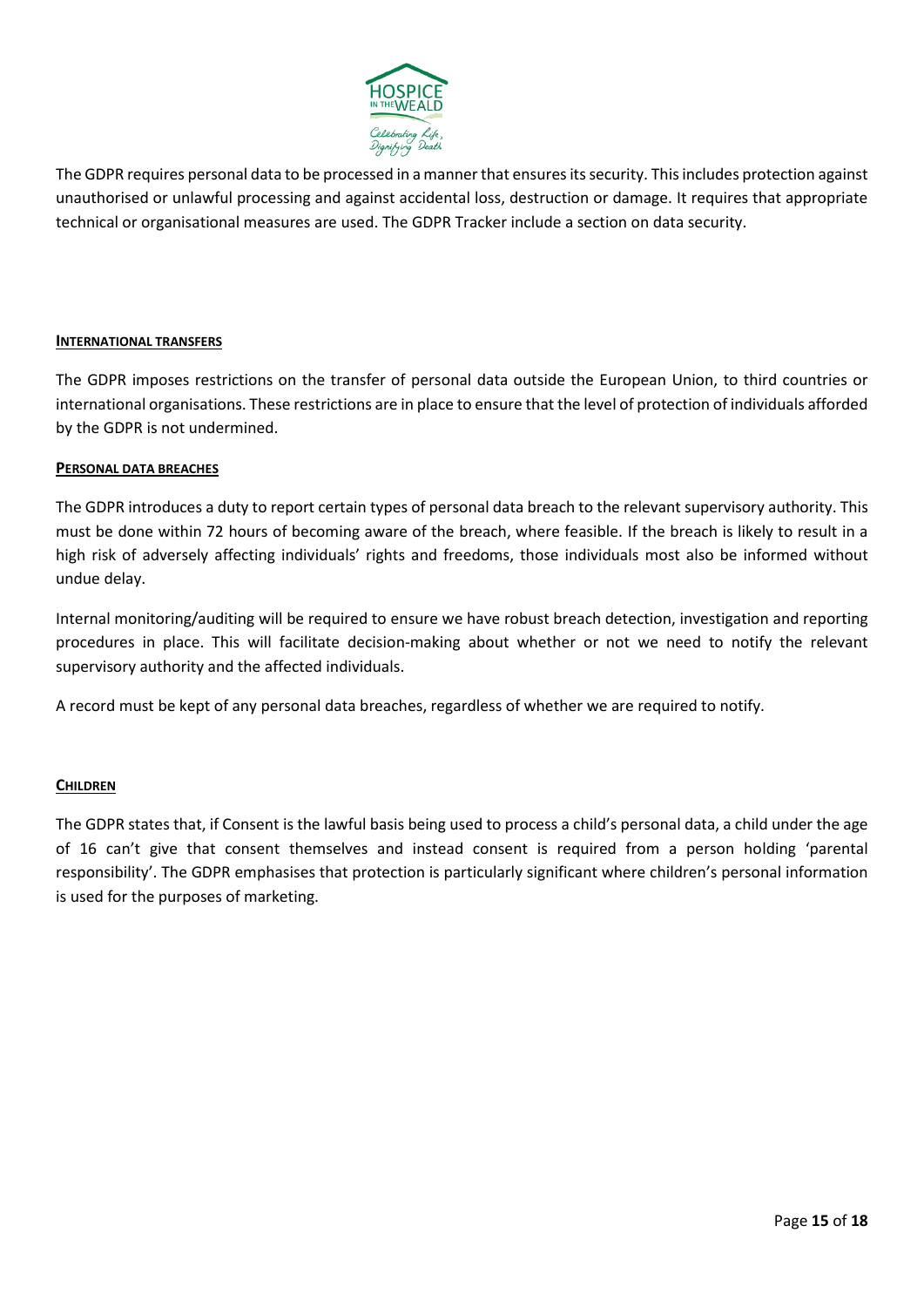

#### **Appendix 1 - Specific conditions applying to the processing of special category data**

(a) the data subject has given explicit consent to the processing of those personal data for one or more specified purposes, except where Union or Member State law provide that the prohibition referred to in paragraph 1 may not be lifted by the data subject;

(b) processing is necessary for the purposes of carrying out the obligations and exercising specific rights of the controller or of the data subject in the field of employment and social security and social protection law in so far as it is authorised by Union or Member State law or a collective agreement pursuant to Member State law providing for appropriate safeguards for the fundamental rights and the interests of the data subject;

(c) processing is necessary to protect the vital interests of the data subject or of another natural person where the data subject is physically or legally incapable of giving consent;

(d) processing is carried out in the course of its legitimate activities with appropriate safeguards by a foundation, association or any other not-for-profit body with a political, philosophical, religious or trade union aim and on condition that the processing relates solely to the members or to former members of the body or to persons who have regular contact with it in connection with its purposes and that the personal data are not disclosed outside that body without the consent of the data subjects;

(e) processing relates to personal data which are manifestly made public by the data subject;

(f) processing is necessary for the establishment, exercise or defence of legal claims or whenever courts are acting in their judicial capacity;

(g) processing is necessary for reasons of substantial public interest, on the basis of Union or Member State law which shall be proportionate to the aim pursued, respect the essence of the right to data protection and provide for suitable and specific measures to safeguard the fundamental rights and the interests of the data subject;

(h) processing is necessary for the purposes of preventive or occupational medicine, for the assessment of the working capacity of the employee, medical diagnosis, the provision of health or social care or treatment or the management of health or social care systems and services on the basis of Union or Member State law or pursuant to contract with a health professional and subject to the conditions and safeguards referred to in paragraph 3;

(i) processing is necessary for reasons of public interest in the area of public health, such as protecting against serious crossborder threats to health or ensuring high standards of quality and safety of health care and of medicinal products or medical devices, on the basis of Union or Member State law which provides for suitable and specific measures to safeguard the rights and freedoms of the data subject, in particular professional secrecy;

(j) processing is necessary for archiving purposes in the public interest, scientific or historical research purposes or statistical purposes in accordance with Article 89(1) based on Union or Member State law which shall be proportionate to the aim pursued, respect the essence of the right to data protection and provide for suitable and specific measures to safeguard the fundamental rights and the interests of the data subject.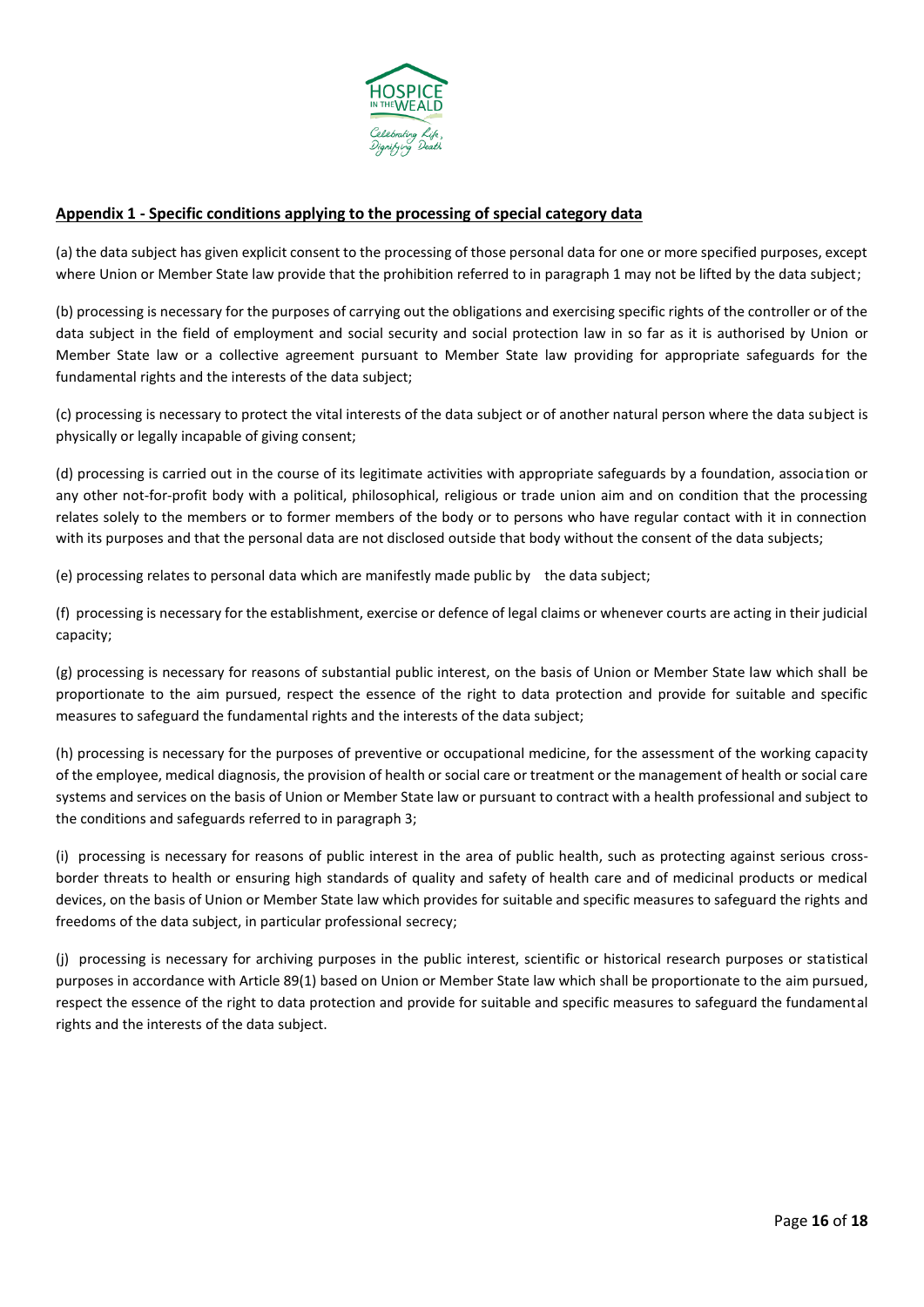

# **Appendix 2 – summary of the information that should supplied in discharging the Right to be Informed**

| What information must be supplied?                                                                                                                                             | Data<br>obtained<br>directly<br>from data<br>subject | Data not obtained directly from data<br>subject                                                                               |
|--------------------------------------------------------------------------------------------------------------------------------------------------------------------------------|------------------------------------------------------|-------------------------------------------------------------------------------------------------------------------------------|
| Identity and contact details of the controller (and where applicable, the<br>controller's representative) and the data protection officer                                      | √                                                    | ✓                                                                                                                             |
| Purpose of the processing and the lawful basis for the processing                                                                                                              | $\checkmark$                                         | ✓                                                                                                                             |
| The legitimate interests of the controller or third party, where applicable                                                                                                    | √                                                    | √                                                                                                                             |
| Categories of personal data                                                                                                                                                    |                                                      | ✓                                                                                                                             |
| Any recipient or categories of recipients of the personal data                                                                                                                 | √                                                    | √                                                                                                                             |
| Details of transfers to third country and safeguards                                                                                                                           | √                                                    | ✓                                                                                                                             |
| Retention period or criteria used to determine the retention period                                                                                                            | ✓                                                    | $\checkmark$                                                                                                                  |
| The existence of each of data subject's rights                                                                                                                                 | $\checkmark$                                         | $\checkmark$                                                                                                                  |
| The right to withdraw consent at any time, where relevant                                                                                                                      | $\checkmark$                                         | $\checkmark$                                                                                                                  |
| The right to lodge a complaint with a supervisory authority                                                                                                                    | $\checkmark$                                         | $\checkmark$                                                                                                                  |
| The source the personal data originates from and whether it came from<br>publicly accessible sources                                                                           |                                                      | ✓                                                                                                                             |
| Whether the provision of personal data is part of a statutory or contractual<br>requirement or obligation and possible consequences of failing to provide<br>the personal data | $\checkmark$                                         |                                                                                                                               |
| The existence of automated decision making, including profiling and<br>information about how decisions are made, the significance and the<br>consequences                      | $\checkmark$                                         | ✓                                                                                                                             |
| When should information be provided?                                                                                                                                           |                                                      | Within a reasonable period of having<br>obtained the data (within one<br>month)                                               |
|                                                                                                                                                                                | obtained.                                            | If the data are used to communicate<br>with the individual, at the latest,<br>when the first communication takes<br>place; or |
|                                                                                                                                                                                |                                                      | If disclosure to another recipient is<br>envisaged, at the latest, before the<br>data are disclosed.                          |